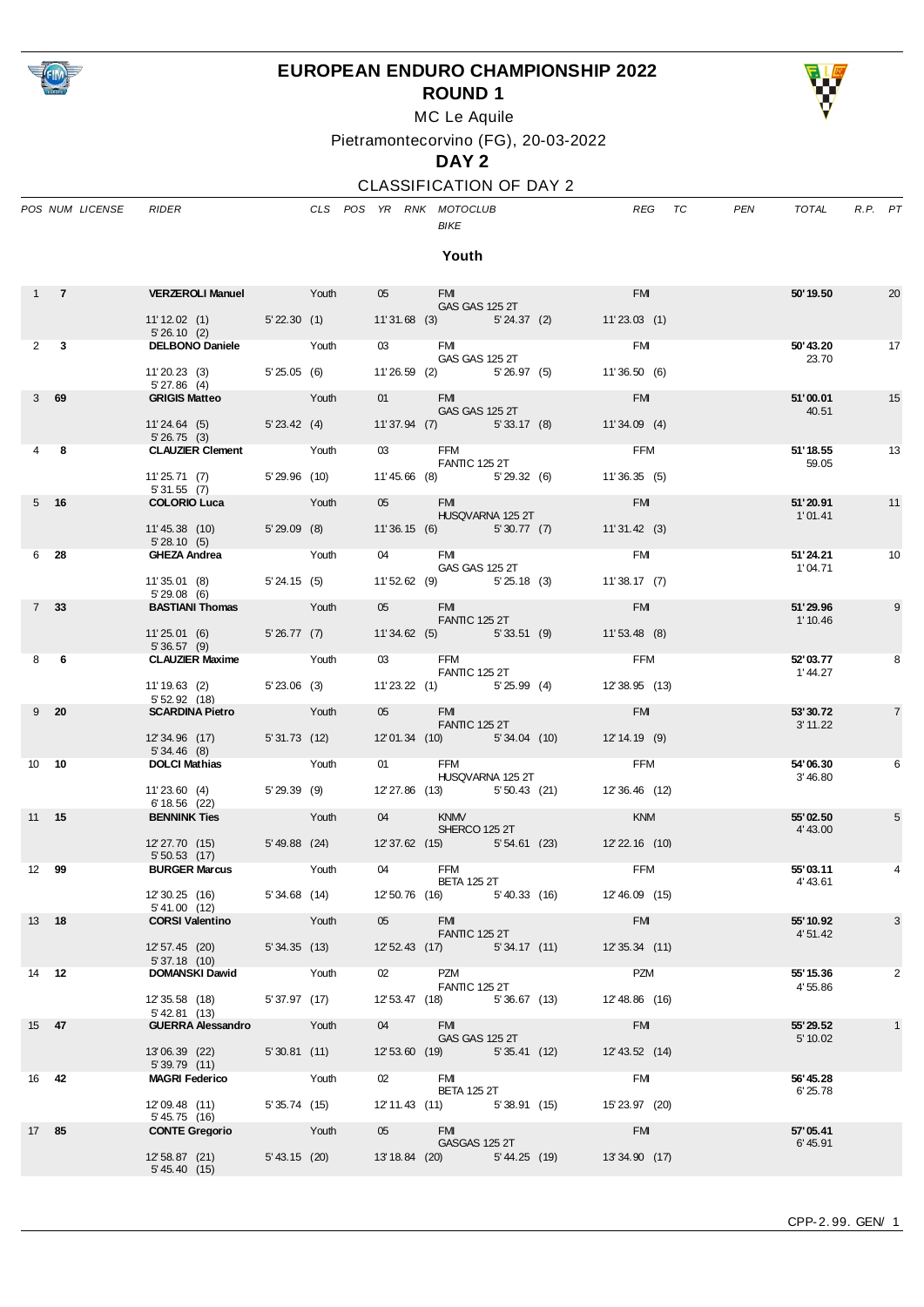|               | POS NUM LICENSE | <b>RIDER</b>                        |                                                                                                                                                                                                                                                                                                                                                                                                                                                                                 |       |    | CLS POS YR RNK MOTOCLUB<br>BIKE                   | REG             | TC<br>PEN                         | TOTAL                   | $R.P.$ $PT$    |
|---------------|-----------------|-------------------------------------|---------------------------------------------------------------------------------------------------------------------------------------------------------------------------------------------------------------------------------------------------------------------------------------------------------------------------------------------------------------------------------------------------------------------------------------------------------------------------------|-------|----|---------------------------------------------------|-----------------|-----------------------------------|-------------------------|----------------|
| 18 21         |                 | <b>NICOLI Davide</b>                |                                                                                                                                                                                                                                                                                                                                                                                                                                                                                 | Youth | 04 | FM                                                | <b>FM</b>       |                                   | 58'27.68                |                |
|               |                 | 13' 13.07 (23)                      | 5'46.12 (21)                                                                                                                                                                                                                                                                                                                                                                                                                                                                    |       |    | HUSQVARNA 125 2T<br>13'25.70 (21) 5'56.57 (24)    | 14'08.76 (18)   |                                   | 8'08.18                 |                |
| 19            | $-5$            | 5' 57.46 (20)<br><b>RYGG Peder</b>  |                                                                                                                                                                                                                                                                                                                                                                                                                                                                                 | Youth | 04 | NMF <sub>2</sub>                                  | <b>NMF</b>      |                                   | 59' 16.99               |                |
|               |                 | 12' 19.79 (13)<br>$5' 45.38$ (14)   | 5'36.25(16)                                                                                                                                                                                                                                                                                                                                                                                                                                                                     |       |    | SHERCO 125 2T<br>12' 27.73 (12) 5' 42.54 (17)     | 17' 25.30 (22)  |                                   | 8'57.49                 |                |
| 20 96         |                 | <b>LE MEUR Yannis</b>               |                                                                                                                                                                                                                                                                                                                                                                                                                                                                                 | Youth | 04 | FFM<br>HUSQVARNA 125 2T                           | FFM             |                                   | 1:00'35.54<br>10' 16.04 |                |
|               |                 | 13'27.35 (24)<br>5' 54.93 (19)      | 5' 47.17 (23)                                                                                                                                                                                                                                                                                                                                                                                                                                                                   |       |    | 14' 13.09 (24) 5' 48.96 (20)                      | 15'24.04 (21)   |                                   |                         |                |
| $21 \quad 23$ |                 | <b>CABASS Luca</b>                  |                                                                                                                                                                                                                                                                                                                                                                                                                                                                                 | Youth | 05 | <b>FM</b><br><b>FANTIC 125 2T</b>                 | <b>FM</b>       |                                   | 1:00'42.29<br>10'22.79  |                |
|               |                 | 14' 29.05 (25)<br>5'57.53(21)       | 5'46.16 (22)                                                                                                                                                                                                                                                                                                                                                                                                                                                                    |       |    | 14'05.31 (23) 5'52.53 (22)                        | 14'31.71 (19)   |                                   |                         |                |
|               | 22 32           | <b>ELGARI Alberto</b>               |                                                                                                                                                                                                                                                                                                                                                                                                                                                                                 | Youth | 05 | <b>FM</b><br><b>BETA 125 2T</b>                   |                 | FMI 45'00                         | 1:35'49.48<br>45' 29.98 |                |
|               |                 | 11'35.85(9)<br>5'25.73(1)           | 5' 22.84 (2)                                                                                                                                                                                                                                                                                                                                                                                                                                                                    |       |    | 11'32.31 (4) 5'23.27 (1)                          | 11'29.48 (2)    |                                   |                         |                |
|               | NOT STARTED     |                                     |                                                                                                                                                                                                                                                                                                                                                                                                                                                                                 |       |    |                                                   |                 |                                   |                         |                |
|               | 67              | <b>RUGGERI Bernardo</b>             |                                                                                                                                                                                                                                                                                                                                                                                                                                                                                 | Youth | 05 | <b>FM</b><br>SHERCO 125 2T                        |                 | FMI NP DAY 2 STA - START          |                         |                |
|               | NOT ARRIVED     |                                     |                                                                                                                                                                                                                                                                                                                                                                                                                                                                                 |       |    |                                                   |                 |                                   |                         |                |
|               | 9               | <b>PAOLUCCI Nicolo'</b>             |                                                                                                                                                                                                                                                                                                                                                                                                                                                                                 | Youth | 03 | FM <b>EXECUTE</b>                                 |                 | FMI RIT DAY 2 CT1 - CROSS TEST 1  |                         |                |
|               |                 | 12' 10.23 (12)                      |                                                                                                                                                                                                                                                                                                                                                                                                                                                                                 |       |    | KTM 125 2T                                        |                 |                                   |                         |                |
|               | 22              | <b>MEI Davide</b>                   |                                                                                                                                                                                                                                                                                                                                                                                                                                                                                 | Youth | 05 | FMI<br><b>BETA 125 2T</b>                         |                 | FM RIT DAY 2 ET3 - ENDURO TEST 3  |                         |                |
|               |                 | 12' 21.38 (14)                      | 5'41.40 (19)                                                                                                                                                                                                                                                                                                                                                                                                                                                                    |       |    | 12'31.48 (14) 5'43.33 (18)                        |                 |                                   |                         |                |
|               | 26              | <b>TORTORETO Federico</b>           |                                                                                                                                                                                                                                                                                                                                                                                                                                                                                 | Youth | 05 | <b>FMI</b>                                        |                 | FMI RIT DAY 2 ET3 - ENDURO TEST 3 |                         |                |
|               |                 | 12' 43.12 (19) 5' 39.68 (18)        |                                                                                                                                                                                                                                                                                                                                                                                                                                                                                 |       |    | KTM 125 2T<br>13'29.35 (22) 5'38.77 (14)          |                 |                                   |                         |                |
|               |                 |                                     |                                                                                                                                                                                                                                                                                                                                                                                                                                                                                 |       |    | J1                                                |                 |                                   |                         |                |
|               | $1 \t102$       | <b>CRISTINI Simone</b> J1           |                                                                                                                                                                                                                                                                                                                                                                                                                                                                                 |       | 01 | <b>FM</b>                                         | <b>FMI</b>      |                                   | 50' 25.46               | 20             |
|               |                 | 11'21.22 (3) 5'21.90 (2)            |                                                                                                                                                                                                                                                                                                                                                                                                                                                                                 |       |    | <b>GAS GAS 250 4T</b><br>11'26.82 (2) 5'25.79 (2) | $11'24.09$ (2)  |                                   |                         |                |
|               | 2 121           | 5'25.64(2)<br><b>LUNIER Killian</b> |                                                                                                                                                                                                                                                                                                                                                                                                                                                                                 | J1    | 01 | <b>FFM</b>                                        | FFM             |                                   | 50'26.96                | 17             |
|               |                 | 11'07.72(1)                         | 5'29.30(9)                                                                                                                                                                                                                                                                                                                                                                                                                                                                      |       |    | KTM 250 4T<br>11'29.15 (3)<br>5'30.44(4)          | 11'19.17(1)     |                                   | 1.50                    |                |
|               | $3$ 110         | 5'31.18(5)<br><b>MINOT Carlo</b>    |                                                                                                                                                                                                                                                                                                                                                                                                                                                                                 | J1    | 99 | <b>EMI</b>                                        | <b>FMI</b>      |                                   | 50'27.98                | 15             |
|               |                 | 11'19.30 (2)                        | 5' 15.26(1)                                                                                                                                                                                                                                                                                                                                                                                                                                                                     |       |    | TM 250 4T<br>11'21.97 (1) 5'20.46 (1)             | 11'49.10 (5)    |                                   | 2.52                    |                |
|               | 4 106           | 5'21.89(1)<br><b>CHLUM Matyas</b>   | J1                                                                                                                                                                                                                                                                                                                                                                                                                                                                              |       | 04 | ACCR                                              | ACC             |                                   | 51'17.67                | 13             |
|               |                 | 11'35.70 (5)                        | 5'25.38(3)                                                                                                                                                                                                                                                                                                                                                                                                                                                                      |       |    | SHERCO 250 4T<br>11'40.48 (4) 5'26.44 (3)         | $11' 42.75$ (4) |                                   | 52.21                   |                |
|               | 5 145           | 5'26.92(3)<br><b>VANOVCAN Tomas</b> | $\overline{\phantom{a}}$ $\overline{\phantom{a}}$ $\overline{\phantom{a}}$ $\overline{\phantom{a}}$ $\overline{\phantom{a}}$ $\overline{\phantom{a}}$ $\overline{\phantom{a}}$ $\overline{\phantom{a}}$ $\overline{\phantom{a}}$ $\overline{\phantom{a}}$ $\overline{\phantom{a}}$ $\overline{\phantom{a}}$ $\overline{\phantom{a}}$ $\overline{\phantom{a}}$ $\overline{\phantom{a}}$ $\overline{\phantom{a}}$ $\overline{\phantom{a}}$ $\overline{\phantom{a}}$ $\overline{\$ |       | 02 | <b>SMF</b>                                        | <b>SMF</b>      |                                   | 52'34.40                | 11             |
|               |                 | 11'36.31 (6)                        | $5'27.86$ (7)                                                                                                                                                                                                                                                                                                                                                                                                                                                                   |       |    | KTM 250 4T<br>12'21.06 (7) 5'34.08 (8)            | 11'55.82(6)     |                                   | 2'08.94                 |                |
|               | 6 105           | 5' 39.27 (8)<br><b>NOHR Hakon</b>   | J1                                                                                                                                                                                                                                                                                                                                                                                                                                                                              |       | 00 | <b>NMF</b>                                        | <b>NMF</b>      |                                   | 53'29.80                | 10             |
|               |                 | 11'46.92 (7)                        | 5'39.35(11)                                                                                                                                                                                                                                                                                                                                                                                                                                                                     |       |    | KTM 250 4T<br>12'07.64 (6) 5'46.62 (11)           | 12' 16.21 (7)   |                                   | 3'04.34                 |                |
|               | 7 107           | $5'53.06$ (11)<br><b>RIGO Elia</b>  | J1                                                                                                                                                                                                                                                                                                                                                                                                                                                                              |       | 01 | <b>FM</b>                                         | <b>FM</b>       |                                   | 54' 53.21               | 9              |
|               |                 | 12'25.96 (9) 5'25.55 (4)            |                                                                                                                                                                                                                                                                                                                                                                                                                                                                                 |       |    | KTM 250 4T<br>12' 51.37 (9) 5' 32.41 (6)          | 12' 56.97 (8)   |                                   | 4' 27.75                |                |
|               | 8 115           | 5' 40.95 (9)<br>MAXIMILIAN Wills    | J1                                                                                                                                                                                                                                                                                                                                                                                                                                                                              |       | 02 | <b>DMSB</b>                                       | <b>DMS</b>      |                                   | 54' 59.17               | 8              |
|               |                 | 12' 18.42 (8) 5' 26.91 (5)          |                                                                                                                                                                                                                                                                                                                                                                                                                                                                                 |       |    | HUSQVARNA 250 4T<br>12' 59.18 (10) 5' 32.70 (7)   | 13'03.35 (9)    |                                   | 4' 33.71                |                |
|               | 9 108           | 5'38.61(7)<br>PAGANINI Edgardo J1   |                                                                                                                                                                                                                                                                                                                                                                                                                                                                                 |       | 01 | <b>EMI</b><br>GAS GAS 250 4T                      | <b>FM</b>       |                                   | 56' 16.47<br>5'51.01    | $\overline{7}$ |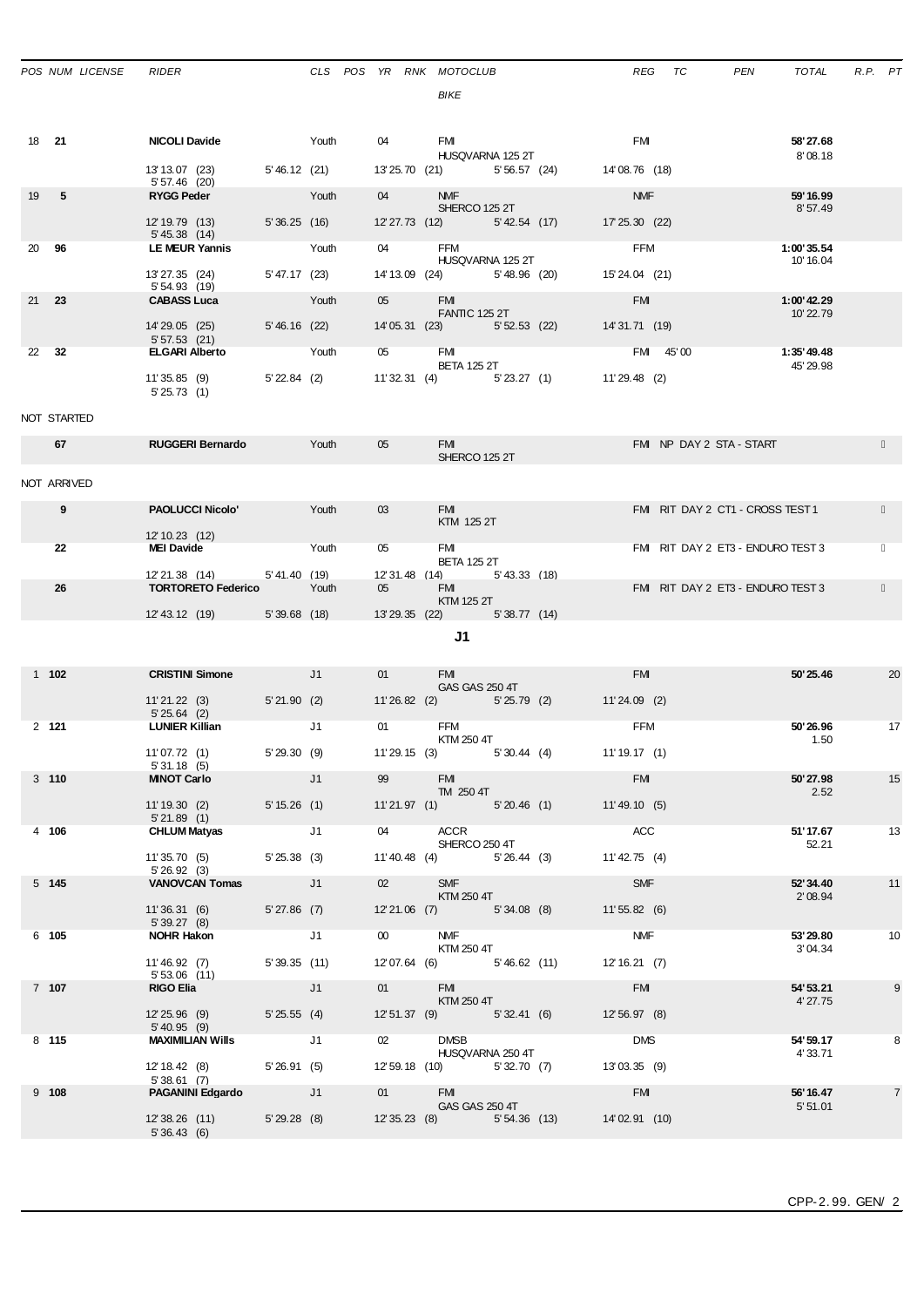|              |                                                           |                                                                                                                                                                                                                                                                                                                                                                                      |    |                   | BIKE                                                                   |               |  |                            |           |                         |                |  |  |
|--------------|-----------------------------------------------------------|--------------------------------------------------------------------------------------------------------------------------------------------------------------------------------------------------------------------------------------------------------------------------------------------------------------------------------------------------------------------------------------|----|-------------------|------------------------------------------------------------------------|---------------|--|----------------------------|-----------|-------------------------|----------------|--|--|
| 10 109       | <b>DITTMANN Garry</b>                                     | J1                                                                                                                                                                                                                                                                                                                                                                                   |    | $03 \quad \ldots$ | DMSB                                                                   |               |  | <b>DMS</b>                 |           | 58'19.34                | 6              |  |  |
|              | 12'29.90 (10) 5'35.72 (10)                                |                                                                                                                                                                                                                                                                                                                                                                                      |    |                   | GAS GAS 250 4T<br>13'46.10 (11) 5'45.77 (9)                            |               |  | 14' 37.48 (11)             |           | 7'53.88                 |                |  |  |
| 11 120       | 6'04.37(13)<br><b>EUFEMIA Marco</b>                       |                                                                                                                                                                                                                                                                                                                                                                                      | J1 | 02                | <b>FMI</b><br>TM 250 4T                                                |               |  | <b>FM</b>                  |           | 1:03'11.89<br>12' 46.43 | 5              |  |  |
|              | 15'07.65 (12) 5'44.63 (12)<br>5'53.95(12)                 |                                                                                                                                                                                                                                                                                                                                                                                      |    |                   | 15' 31.84 (12) 5' 52.85 (12)                                           |               |  | 15'00.97 (12)              |           |                         |                |  |  |
| 12 133       | <b>ZALLOCCO Daniele</b><br>16' 42.64 (13) 5' 50.99 (13)   |                                                                                                                                                                                                                                                                                                                                                                                      | J1 |                   | 03 FMI<br>KTM 250 4T<br>16' 53.43 (13) 5' 46.28 (10)                   |               |  | FMI 6'00<br>16' 53.76 (13) |           | 1:13'50.66<br>23' 25.20 |                |  |  |
| 13 194       | $5' 43.56$ (10)<br><b>FABRIS Riccardo</b>                 | $\overline{J}$ $\overline{J}$ $\overline{J}$ $\overline{J}$ $\overline{J}$ $\overline{J}$ $\overline{J}$ $\overline{J}$ $\overline{J}$ $\overline{J}$ $\overline{J}$ $\overline{J}$ $\overline{J}$ $\overline{J}$ $\overline{J}$ $\overline{J}$ $\overline{J}$ $\overline{J}$ $\overline{J}$ $\overline{J}$ $\overline{J}$ $\overline{J}$ $\overline{J}$ $\overline{J}$ $\overline{$ |    | $02 \quad$        | <b>FM</b>                                                              |               |  |                            | FMI 1:13' | 2:04'13.63              | 3              |  |  |
|              | 11'30.60 (4) 5'27.79 (6)<br>5'31.03(4)                    |                                                                                                                                                                                                                                                                                                                                                                                      |    |                   | GAS GAS 250 4T<br>11'43.83 (5) 5'31.97 (5) 11'28.41 (3)                |               |  |                            |           | 1:13'48.17              |                |  |  |
| J2           |                                                           |                                                                                                                                                                                                                                                                                                                                                                                      |    |                   |                                                                        |               |  |                            |           |                         |                |  |  |
| 1 201        | <b>RINALDI Enrico</b>                                     | and the state of the U2 and the U2                                                                                                                                                                                                                                                                                                                                                   |    | 00                | <b>EMI</b>                                                             |               |  | <b>FMI</b>                 |           | 49'59.06                | 20             |  |  |
|              | 11'20.06 (1) 5'26.22 (4)                                  |                                                                                                                                                                                                                                                                                                                                                                                      |    |                   | GAS GAS 350 4T<br>11'12.83 (1) 5'23.93 (1)                             |               |  | 11'10.84 (1)               |           |                         |                |  |  |
| 2, 215       | 5'25.18(2)<br><b>BERNINI Lorenzo</b>                      | J2                                                                                                                                                                                                                                                                                                                                                                                   |    |                   | 02 FMI<br><b>BETA 300 2T</b>                                           |               |  | <b>FMI</b>                 |           | 51'32.06<br>1'33.00     | 17             |  |  |
|              | 11'42.77 (2)<br>5'25.12(1)                                | 5'18.90(1)                                                                                                                                                                                                                                                                                                                                                                           |    |                   | 11'53.08 (3) 5'25.08 (3)                                               |               |  | 11'47.11 (2)               |           |                         |                |  |  |
| 3, 203       | <b>PITEL Zdenek</b>                                       |                                                                                                                                                                                                                                                                                                                                                                                      | J2 |                   | 02 ACCR<br>HUSQVARNA 250 2T                                            |               |  | <b>ACC</b>                 |           | 52' 11.58<br>2' 12.52   | 15             |  |  |
| 4 237        | 11'42.78 (3)<br>5'36.97(8)<br>QUARTI Yuri                 | 5' 27.71 (6)                                                                                                                                                                                                                                                                                                                                                                         | J2 |                   | 11'51.25 (2) 5'32.39 (7)<br>FM                                         |               |  | 12'00.48(4)<br><b>FMI</b>  |           | 52' 21.20               | 13             |  |  |
|              | 11'59.09 (4) 5'26.17 (3)                                  |                                                                                                                                                                                                                                                                                                                                                                                      |    |                   | HUSQVARNA 350 4T<br>12'04.41 (4) 5'24.98 (2)                           |               |  | 11'56.83(3)                |           | 2' 22.14                |                |  |  |
| 5211         | 5'29.72(3)<br><b>GRIGIS Thomas</b>                        | J2                                                                                                                                                                                                                                                                                                                                                                                   |    | $01$ and $01$     | <b>FMI</b><br>GAS GAS 250 2T                                           |               |  | <b>FM</b>                  |           | 53' 28.98<br>3' 29.92   | 11             |  |  |
|              | 12'01.58 (5) 5'25.21 (2)<br>5'31.41(4)                    |                                                                                                                                                                                                                                                                                                                                                                                      |    |                   | 12'28.54 (6) 5'28.91 (4)                                               |               |  | 12'33.33(7)                |           |                         |                |  |  |
| 6 294        | DI GREGORIO Alessandro J2<br>12' 57.34 (10) 5' 31.89 (13) |                                                                                                                                                                                                                                                                                                                                                                                      |    |                   | 99 FMI<br><b>BETA 350 4T</b><br>12' 15.10 (5) 5' 32.76 (8)             |               |  | FM<br>12'10.85 (5)         |           | 54'02.01<br>4'02.95     | 10             |  |  |
| 7 208        | 5'34.07 (7)<br><b>BOKSLAG Mike</b>                        |                                                                                                                                                                                                                                                                                                                                                                                      | J2 | 00                | <b>KNMV</b>                                                            |               |  | <b>KNM</b>                 |           | 54'27.50                | 9              |  |  |
|              | 12'30.93 (9) 5'30.90 (9)<br>5' 44.85 (14)                 |                                                                                                                                                                                                                                                                                                                                                                                      |    |                   | GAS GAS 350 4T<br>12' 43.52 (7) 5' 32.29 (6)                           |               |  | 12'25.01(6)                |           | 4' 28.44                |                |  |  |
| 8 205        | <b>KALNY Jaroslav</b>                                     | J2                                                                                                                                                                                                                                                                                                                                                                                   |    | 05                | ACCR<br>SHERCO 250 2T                                                  |               |  | ACC                        |           | 54' 49.82<br>4'50.76    | 8              |  |  |
|              | 12' 20.02 (6) 5' 29.71 (8)<br>5'39.20(9)                  |                                                                                                                                                                                                                                                                                                                                                                                      |    |                   | 12' 51.77 (8)                                                          | 5' 34.42 (10) |  | 12' 54.70 (11)             |           |                         |                |  |  |
| $9\quad 206$ | KALBEKKDALEN Aleksander J2<br>12'22.80 (7) 5'31.14 (10)   |                                                                                                                                                                                                                                                                                                                                                                                      |    |                   | 99 NMF<br>GAS GAS 350 4T<br>13' 32.54 (13) 5' 38.00 (12) 12' 46.17 (8) |               |  | <b>NMF</b>                 |           | 55'31.65<br>5'32.59     | $\overline{7}$ |  |  |
| 10 291       | 5' 41.00 (10)<br><b>ZOMER Marc</b>                        | J2                                                                                                                                                                                                                                                                                                                                                                                   |    | 00                | <b>KNMV</b>                                                            |               |  | KNM                        |           | 55' 54.41               | 6              |  |  |
|              | 13'01.46 (12) 5'31.67 (12)                                |                                                                                                                                                                                                                                                                                                                                                                                      |    |                   | KTM 250 2T<br>13'12.31 (10) 5'34.14 (9) 13'00.98 (12)                  |               |  |                            |           | 5' 55.35                |                |  |  |
| 11 213       | 5'33.85(6)<br>DELL'ORLETTA Gabriel J2                     |                                                                                                                                                                                                                                                                                                                                                                                      |    | 99                | FM 3<br><b>BETA 300 2T</b>                                             |               |  | <b>FM</b>                  |           | 56'00.29<br>6'01.23     | 5              |  |  |
|              | 13' 10.83 (13)<br>5' 32.90 (5)                            | $5'28.08$ (7)                                                                                                                                                                                                                                                                                                                                                                        |    |                   | 13'25.72 (12) 5'30.22 (5) 12'52.54 (10)                                |               |  |                            |           |                         |                |  |  |
| 12 241       | <b>WENZ Noah</b><br>13' 19.20 (15)                        | J2<br>5' 31.62 (11)                                                                                                                                                                                                                                                                                                                                                                  |    | 00                | <b>DMSB</b><br>HUSQVARNA 300 2T<br>13'05.49 (9) 5'38.00 (12)           |               |  | <b>DMS</b><br>12'50.72(9)  |           | 56'08.68<br>6'09.62     | 4              |  |  |
| 13 202       | 5' 43.65 (12)<br><b>CORNY Nathan</b>                      | J2                                                                                                                                                                                                                                                                                                                                                                                   |    | 02                | FFM <b>Exercise</b>                                                    |               |  | <b>FFM</b>                 |           | 57'43.68                | 3              |  |  |
|              | 13'34.57 (16)                                             | 5'38.92(14)                                                                                                                                                                                                                                                                                                                                                                          |    |                   | SHERCO 300 4T<br>13'23.75 (11) 5'36.82 (11)                            |               |  | 13'46.89 (13)              |           | 7' 44.62                |                |  |  |
| 14 210       | 5' 42.73 (11)<br><b>TADICS Daniel</b>                     | J2                                                                                                                                                                                                                                                                                                                                                                                   |    |                   | 99 MAMS<br>SHERCO 250 2T                                               |               |  | <b>MAM</b>                 |           | 59'31.10<br>9' 32.04    | 2              |  |  |
|              | 14'08.20 (19) 5'39.66 (15)<br>$5' 43.69$ (13)             |                                                                                                                                                                                                                                                                                                                                                                                      |    |                   | 14' 13.13 (14) 5' 41.67 (14)                                           |               |  | 14'04.75 (14)              |           |                         |                |  |  |
| 15 223       | <b>POSITINO Nicola</b>                                    | J2                                                                                                                                                                                                                                                                                                                                                                                   |    |                   | FM 7<br>GAS GAS 350 4T                                                 |               |  | <b>FMI</b>                 |           | 1:00'01.92<br>10'02.86  | $\mathbf{1}$   |  |  |
|              | 13'16.81 (14) 5'44.98 (18)<br>$5' 45.76$ (15)             |                                                                                                                                                                                                                                                                                                                                                                                      |    |                   | 15'01.13 (16) 5'43.60 (15)                                             |               |  | 14'29.64 (15)              |           |                         |                |  |  |

*POS NUM LICENSE RIDER CLS POS YR RNK MOTOCLUB REG TC PEN TOTAL R.P. PT*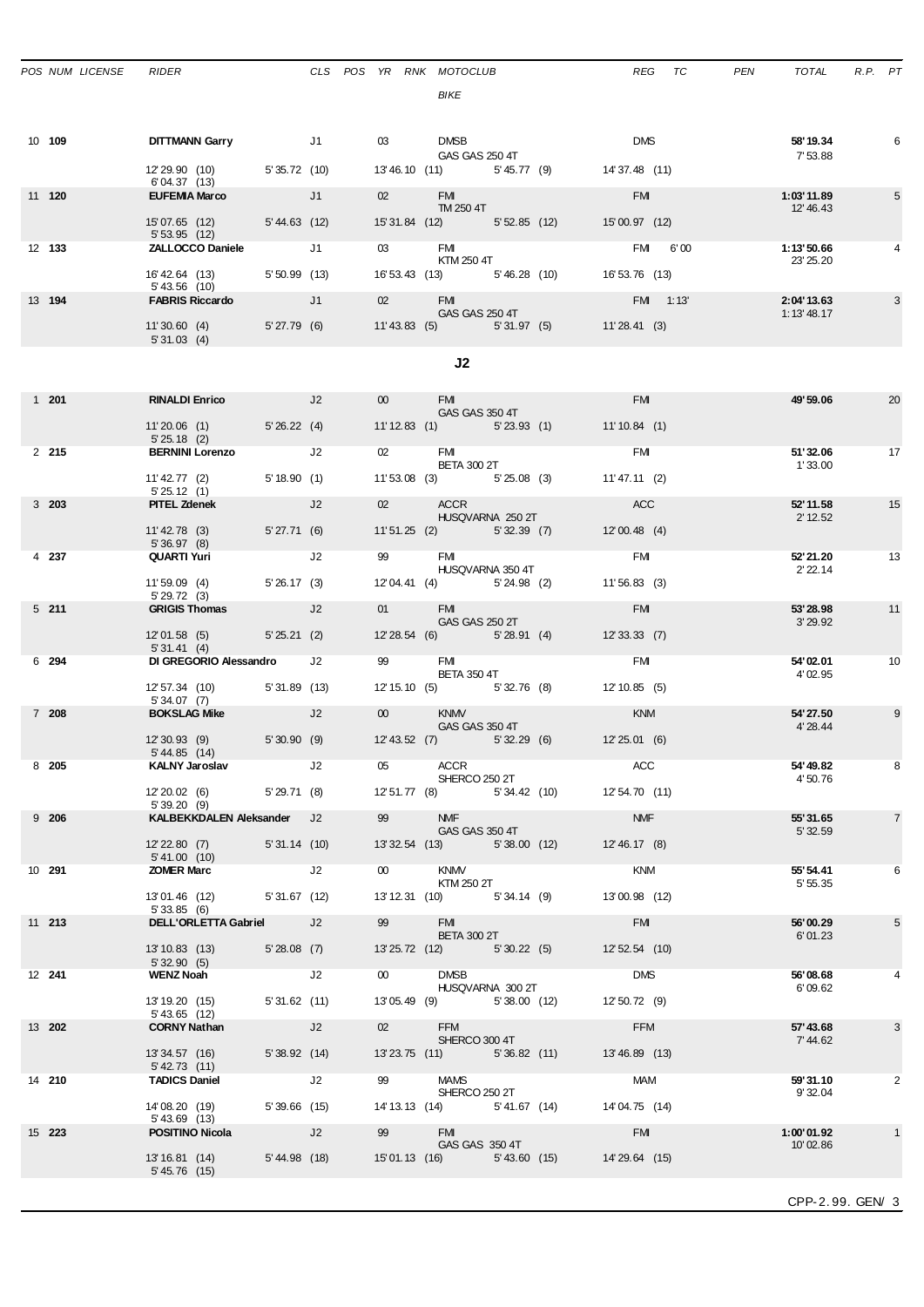| POS NUM LICENSE | RIDER                                                          |                  |                |                                                                                                                                                                                                                                 | CLS POS YR RNK MOTOCLUB<br>BIKE         |              | REG            | TC | PEN<br>TOTAL                      | $R.P.$ $PT$ |                |
|-----------------|----------------------------------------------------------------|------------------|----------------|---------------------------------------------------------------------------------------------------------------------------------------------------------------------------------------------------------------------------------|-----------------------------------------|--------------|----------------|----|-----------------------------------|-------------|----------------|
| 16 207          | <b>KONING Simon</b>                                            |                  | J2             | 99                                                                                                                                                                                                                              | <b>KNMV</b>                             |              | KNM            |    | 1:01'30.13                        |             |                |
|                 | 14'00.02 (17) 6'01.14 (19)<br>6'06.35(16)                      |                  |                |                                                                                                                                                                                                                                 | TM 450 4T<br>14'27.83 (15) 5'59.93 (17) |              | 14' 54.86 (16) |    | 11' 31.07                         |             |                |
| 17 212          | <b>VAN SAASE Dario</b>                                         | J2               |                | 00 <sup>1</sup>                                                                                                                                                                                                                 | <b>KNMV</b><br>GAS GAS 250 2T           |              | KNM 4'00       |    | 1:09'30.25<br>19' 31.19           |             |                |
|                 | 14' 54.81 (20)<br>6'08.21(17)                                  | $6' 14.75$ (20)  |                |                                                                                                                                                                                                                                 | 16'02.54 (17) 5'56.79 (16)              |              | 16' 13.15 (17) |    |                                   |             |                |
| NOT ARRIVED     |                                                                |                  |                |                                                                                                                                                                                                                                 |                                         |              |                |    |                                   |             |                |
| 209             | <b>DUBOCZI Jaroslav</b>                                        | $J2$ and $J2$    |                | 00 <sup>°</sup>                                                                                                                                                                                                                 | <b>SMF SMF</b><br>SHERCO 300 2T         |              |                |    | SMF RIT DAY 2 ET2 - ENDURO TEST 2 |             |                |
| 214             | 12'57.56 (11)<br><b>HEDRLIN Jakub</b>                          | $5' 41.38$ (17)  | J2             | 04                                                                                                                                                                                                                              | ACCR                                    |              |                |    | ACC RIT DAY 2 ET2 - ENDURO TEST 2 |             |                |
|                 |                                                                |                  |                |                                                                                                                                                                                                                                 | HUSQVARNA 250 2T                        |              |                |    |                                   |             |                |
| 260             | 12' 25.84 (8)<br><b>VAN KLINKEN Joey</b>                       | 5'27.27(5)       | J2             | 01                                                                                                                                                                                                                              | <b>KNMV</b><br>GAS GAS 250 2T           |              |                |    | KNM RIT DAY 2 ET2 - ENDURO TEST 2 |             |                |
|                 | 14'03.73 (18)                                                  | $5' 40.09$ (16)  |                |                                                                                                                                                                                                                                 |                                         |              |                |    |                                   |             |                |
|                 |                                                                |                  |                |                                                                                                                                                                                                                                 | E1                                      |              |                |    |                                   |             |                |
| $1301$          | <b>MICHELUZ Maurizio</b>                                       |                  | E1             | 83                                                                                                                                                                                                                              | <b>FM</b><br>HUSQVARNA 250 2T           |              | <b>FMI</b>     |    | 50'08.70                          |             | 20             |
|                 | 11'25.67 (2)<br>$5'$ 22.59 $(1)$                               | 5' 17.03(1)      |                |                                                                                                                                                                                                                                 | $11'27.28$ (1)<br>5'18.06 (1)           |              | 11'18.07(1)    |    |                                   |             |                |
| 2 329           | <b>ARESI Federico</b>                                          |                  | E <sub>1</sub> | 96                                                                                                                                                                                                                              | <b>FMI</b><br>GAS GAS 250 4T            |              | FM             |    | 50'13.08                          | 4.38        | 17             |
|                 | 11'19.24 (1)<br>$5'$ 22.97 (2)                                 | $5' 18.51$ (2)   |                |                                                                                                                                                                                                                                 | 11'31.34 (2) 5'21.57 (2)                |              | 11'19.45(2)    |    |                                   |             |                |
| $3\,303$        | <b>TRAINI Jacopo</b>                                           |                  | E1             | 98                                                                                                                                                                                                                              | FM <b>EXECUTE</b><br>TM 250 4T          |              | <b>FM</b>      |    | 52' 36.92<br>2'28.22              |             | 15             |
|                 | 12' 20.88 (6)<br>5'34.26(4)                                    | $5'$ 27.25 $(3)$ |                |                                                                                                                                                                                                                                 | 11'43.39 (3) 5'29.04 (3)                |              | 12'02.10(3)    |    |                                   |             |                |
| 4 306           | <b>KULESZO Patryk</b>                                          |                  | E <sub>1</sub> | 98                                                                                                                                                                                                                              | PZM<br>HUSQVARNA 250 4T                 |              | <b>PZM</b>     |    | 53' 15.92<br>3'07.22              |             | 13             |
|                 | 12'06.74 (3)<br>5'34.29(5)                                     | 5'32.64(4)       |                |                                                                                                                                                                                                                                 | 12' 12.18 (4) 5' 35.34 (4)              |              | 12' 14.73 (4)  |    |                                   |             |                |
| 5311            | <b>BABICZ Dawid</b>                                            |                  | E1             | $00$ and $0$                                                                                                                                                                                                                    | <b>PZM</b><br>KTM 250 4T                |              | <b>PZM</b>     |    | 53'44.22<br>3'35.52               |             | 11             |
|                 | 12' 17.79 (5)<br>5'32.92(3)                                    | 5'36.30(6)       |                |                                                                                                                                                                                                                                 | 12' 19.24 (5) 5' 36.75 (5)              |              | 12'21.22(5)    |    |                                   |             |                |
| 6 305           | <b>LOFQVIST Franz</b>                                          |                  | E <sub>1</sub> | 90 — 100 — 100 — 100 — 100 — 100 — 100 — 100 — 100 — 100 — 100 — 100 — 100 — 100 — 100 — 100 — 100 — 100 — 100 — 100 — 100 — 100 — 100 — 100 — 100 — 100 — 100 — 100 — 100 — 100 — 100 — 100 — 100 — 100 — 100 — 100 — 100 — 10 | SVEMO<br>YAMAHA 250 4T                  |              | <b>Sve</b>     |    | 54'24.61<br>4' 15.91              |             | 10             |
|                 | 12' 29.43 (7)<br>5'38.64(6)                                    | 5'32.78(5)       |                |                                                                                                                                                                                                                                 | 12' 39.85 (6)<br>5'37.68(6)             |              | 12' 26.23 (6)  |    |                                   |             |                |
| 7 365           | <b>RAMBOW Nico</b>                                             |                  | E1             | 83                                                                                                                                                                                                                              | <b>DMSB</b><br>KTM 250 4T               |              | <b>DMS</b>     |    | 56'08.20<br>5' 59.50              |             | 9              |
|                 | 12'08.38 (4)<br>5' 42.42 (7)                                   | $5' 41.89$ (7)   |                |                                                                                                                                                                                                                                 | $14' 27.14$ (8)<br>5' 42.07 (7)         |              | 12'26.30(7)    |    |                                   |             |                |
| 8 350           | <b>FAJBIK Mario</b>                                            |                  | E <sub>1</sub> | 92                                                                                                                                                                                                                              | <b>SMF</b><br>HUSQVARNA 250 2T          |              | SMF            |    | 1:01'07.21<br>10'58.51            |             | 8              |
|                 | 14'29.91 (8)<br>6'01.67(9)                                     | 5'52.56(8)       |                |                                                                                                                                                                                                                                 | 14'36.47 (9) 5'56.05 (8)                |              | 14' 10.55 (8)  |    |                                   |             |                |
| $9$ 103         | <b>POLAK Daniel</b>                                            |                  | E1             | 98                                                                                                                                                                                                                              | ACCR<br>SHERCO 250 4T                   |              | ACC            |    | 1:02'21.31<br>12' 12.61           |             | $\overline{7}$ |
|                 | 14' 36.31 (9)<br>6'02.61(10)                                   | $5'54.89$ (10)   |                |                                                                                                                                                                                                                                 | 14' 18.37 (7)<br>6'05.59(11)            |              | 15'23.54 (9)   |    |                                   |             |                |
| 10 304          | <b>SEDLAK Oldrich</b>                                          |                  | E <sub>1</sub> | 98                                                                                                                                                                                                                              | <b>ACCR</b><br>KTM 250 2T               |              | ACC            |    | 1:03'10.84<br>13'02.14            |             | 6              |
|                 | 15'04.63 (10)<br>5'55.37(8)                                    | 5'55.53(11)      |                |                                                                                                                                                                                                                                 | 14' 52.17 (10) 5' 58.99 (9)             |              | 15' 24.15 (10) |    |                                   |             |                |
| 11 302          | <b>PUCE Massimiliano</b>                                       | E1               |                | 96                                                                                                                                                                                                                              | <b>FMI</b><br>TM 250 2T                 |              | <b>FM</b>      |    | 1:07'55.26<br>17' 46.56           |             | 5              |
|                 | 16'05.67 (11)<br>6'07.70(11)                                   | $5'54.59$ (9)    |                |                                                                                                                                                                                                                                 | 17' 17.20 (11) 6' 00.97 (10)            |              | 16'29.13 (11)  |    |                                   |             |                |
|                 |                                                                |                  |                |                                                                                                                                                                                                                                 | E <sub>2</sub>                          |              |                |    |                                   |             |                |
| 1 402           | <b>WILLEMS Erik</b>                                            |                  | E <sub>2</sub> | 98                                                                                                                                                                                                                              | <b>FMB</b><br>HUSQVARNA 350 4T          |              | <b>FMB</b>     |    | 49'35.60                          |             | 20             |
|                 | $10'54.98$ (1)<br>5' 18.52(1)                                  | 5'16.22(1)       |                |                                                                                                                                                                                                                                 | 11'26.17(1)                             | 5' 19.13 (2) | 11'20.58(1)    |    |                                   |             |                |
| 2 408           | <b>MANCUSO Giuliano</b>                                        |                  | E <sub>2</sub> | 96                                                                                                                                                                                                                              | <b>FMI</b><br>KTM 350 4T                |              | FM             |    | 50'44.41                          |             | 17             |
|                 | 11'29.21 (2) 5'19.93 (4) 11'37.96 (3) 5'24.97 (4) 11'27.17 (3) |                  |                |                                                                                                                                                                                                                                 |                                         |              |                |    | 1'08.81                           |             |                |

5' 25.17 (4)

CPP-2. 99. GEN/ 4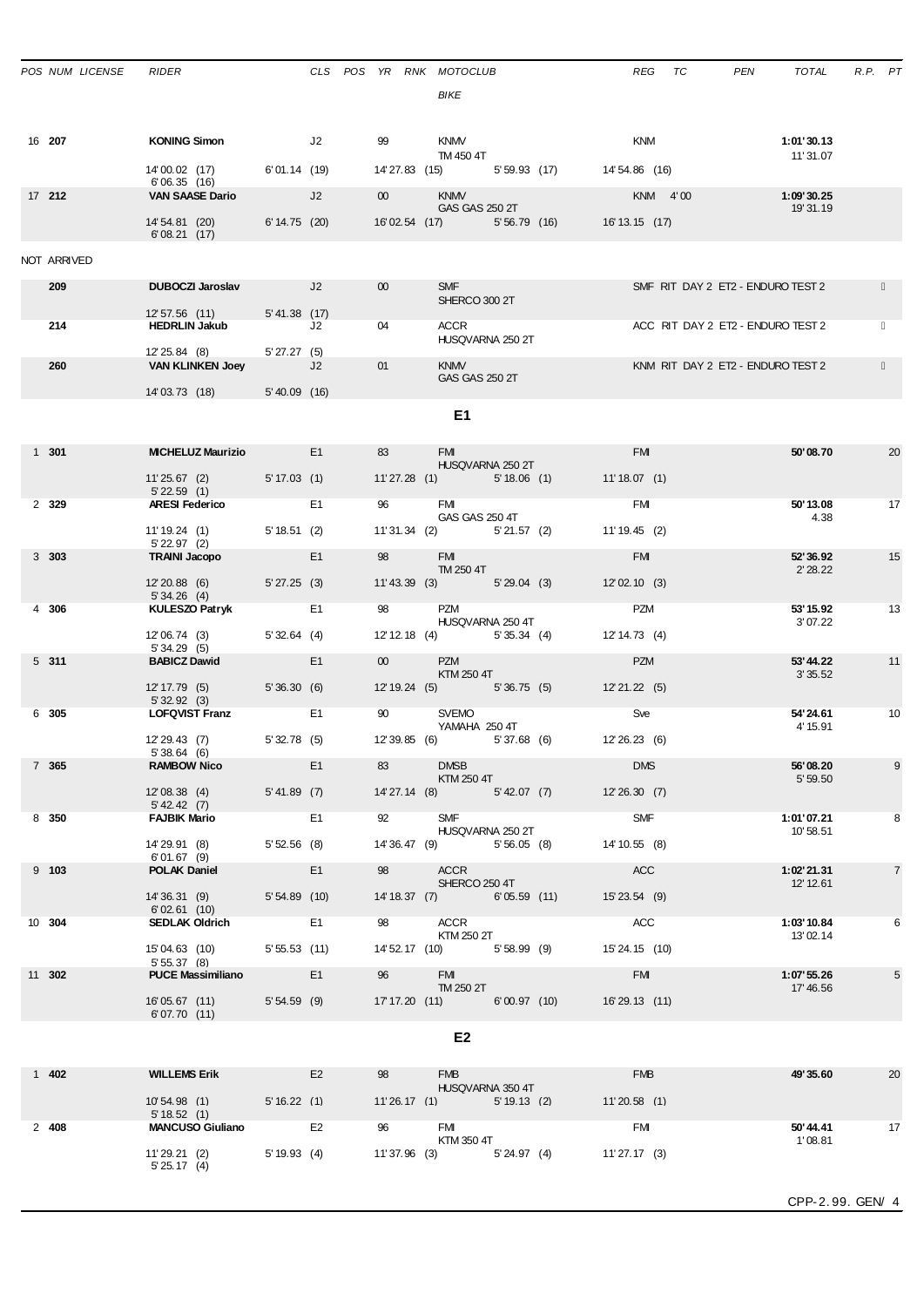| POS NUM LICENSE | RIDER                                                 |              |                |  |               |              | CLS POS YR RNK MOTOCLUB<br><b>BIKE</b>       |                |  |                              |            | REG TC | PEN                               | TOTAL                 | R.P. PT |    |
|-----------------|-------------------------------------------------------|--------------|----------------|--|---------------|--------------|----------------------------------------------|----------------|--|------------------------------|------------|--------|-----------------------------------|-----------------------|---------|----|
| 3 401           | <b>ELLWOOD Thomas</b> E2                              |              |                |  | 94            |              | ACU                                          |                |  | ACU                          |            |        |                                   | 50' 52.02             |         | 15 |
|                 | 11'33.92 (3) 5'23.62 (5)                              |              |                |  |               |              | KAWASAKI 450 4T<br>11'35.71 (2) 5'24.97 (4)  |                |  | 11'26.79 (2)                 |            |        |                                   | 1' 16.42              |         |    |
| 4 4 15          | 5'27.01(5)<br><b>RECCHIA Nicola</b>                   |              | E <sub>2</sub> |  |               |              | <b>FMI</b>                                   |                |  | <b>FMI</b>                   |            |        |                                   | 51'08.90              |         | 13 |
|                 | 11'34.64 (4) 5'17.93 (3)<br>$5'20.06$ (2)             |              |                |  |               |              | HONDA 400 4T<br>11'42.93 (4) 5'17.80 (1)     |                |  | 11'55.54 (4)                 |            |        |                                   | 1'33.30               |         |    |
| 5405            | <b>WIECKOWSKI Maciej</b>                              |              | E2             |  | 97            |              | <b>PZM</b><br>GAS GAS 350 4T                 |                |  | <b>PZM</b>                   |            |        |                                   | 52'00.40<br>2' 24.80  |         | 11 |
|                 | 11'42.24 (5) 5'17.55 (2)<br>$5'$ 23.59 (3)            |              |                |  |               |              | 12'04.59 (5) 5'22.70 (3)                     |                |  | 12'09.73 (5)                 |            |        |                                   |                       |         |    |
| 6 444           | <b>STACCIOLI Lorenzo</b>                              |              | E2             |  | 97            |              | <b>FMI</b><br>TM 300 4T                      |                |  | <b>FMI</b>                   |            |        |                                   | 55' 53.57<br>6' 17.97 |         | 10 |
|                 | 12'21.12 (6) 5'36.58 (9)<br>$5'$ 42.09 (7)            |              |                |  |               |              | 13'43.01 (8) 5'38.91 (7)                     |                |  | 12'51.86 (6)                 |            |        |                                   |                       |         |    |
| 7 409           | <b>VALENTE Alessandro</b> E2                          |              |                |  | 91            |              | FMI <sub>1</sub><br>KTM 350 4T               |                |  | <b>FM</b>                    |            |        |                                   | 56'28.25<br>6'52.65   |         | 9  |
|                 | 13' 17.96 (10) 5' 26.35 (6)<br>5'29.19(6)             |              |                |  |               |              | 13'36.03 (7) 5'26.49 (6)                     |                |  | 13'12.23 (7)                 |            |        |                                   |                       |         |    |
| 8 407           | <b>SCHMIDT Oliver</b>                                 |              | E <sub>2</sub> |  |               | 99 — 100     | <b>DMU</b><br>KTM 350 4T                     |                |  |                              | <b>DMU</b> |        |                                   | 56'43.89<br>7'08.29   |         | 8  |
|                 | 12' 45.23 (9) 5' 37.28 (10)<br>5' 48.31 (8)           |              |                |  |               |              | 13' 35.89 (6) 5' 44.22 (8)                   |                |  | 13'12.96 (8)                 |            |        |                                   |                       |         |    |
| NOT STARTED     |                                                       |              |                |  |               |              |                                              |                |  |                              |            |        |                                   |                       |         |    |
| 403             | <b>BRACIK Aleksander</b>                              |              | E2             |  | 99            |              | <b>PZM</b><br><b>BETA 350 4T</b>             |                |  |                              |            |        | PZM NP DAY 2 STA - START          |                       |         |    |
| 451             | <b>COLONNA Samuele</b>                                |              | E <sub>2</sub> |  | 96            |              | FMI<br><b>BETA 350 4T</b>                    |                |  |                              |            |        | FMI NP DAY 2 STA - START          |                       |         |    |
| NOT ARRIVED     |                                                       |              |                |  |               |              |                                              |                |  |                              |            |        |                                   |                       |         |    |
| 404             | <b>BECCAFICHI Alessio</b>                             |              | E2             |  | 98            |              | <b>FMI EXISTENT</b><br>GAS GAS 350 4T        |                |  |                              |            |        | FMIRIT DAY 2 ET2 - ENDURO TEST 2  |                       |         |    |
| 406             | 12' 34.31 (8) 5' 31.74 (7)<br><b>MOLIN PRADEL Luc</b> |              | E2             |  | 97            |              | <b>FFM</b>                                   |                |  |                              |            |        | FFM RIT DAY 2 ET2 - ENDURO TEST 2 |                       |         |    |
|                 |                                                       |              |                |  |               |              | HUSQVARNA 350 4T                             |                |  |                              |            |        |                                   |                       |         |    |
|                 | 12'21.96 (7) 5'35.37 (8)                              |              |                |  |               |              |                                              | E <sub>3</sub> |  |                              |            |        |                                   |                       |         |    |
|                 |                                                       |              |                |  |               |              |                                              |                |  |                              |            |        |                                   | 49'36.19              |         |    |
| 1 506           | <b>MUNDELL Dan</b>                                    |              | E <sub>3</sub> |  | 98            |              | ACU<br><b>BETA 300 2T</b>                    |                |  | <b>ACU</b>                   |            |        |                                   |                       |         | 20 |
|                 | 11'08.00(1)<br>5'19.69(1)                             | 5' 17.14 (1) | <u>a sa sa</u> |  |               |              | $11'19.02$ (1)                               |                |  | $5'20.14$ (1) $11'12.20$ (1) |            |        |                                   |                       |         |    |
| $2\quad505$     | <b>DIETGER Damiaens</b>                               |              | E3             |  |               |              | <b>FMB</b><br>KTM 500 4T                     |                |  | <b>FMB</b>                   |            |        |                                   | 50'07.62<br>31.43     |         | 17 |
|                 | 11' 17.93 (2)<br>$5'20.59$ (2)                        | 5'19.90(2)   |                |  |               |              | 11'25.62 (3) 5'23.70 (3)                     |                |  | $11'19.88$ (2)               |            |        |                                   |                       |         |    |
| 3 504           | <b>ABGRALL David</b>                                  |              | E <sub>3</sub> |  | 95            |              | <b>FFM</b><br>SHERCO 300 2T                  |                |  | <b>FFM</b>                   |            |        |                                   | 50'32.65<br>56.46     |         | 15 |
|                 | 11'27.55(3)<br>5'24.96(3)                             | 5'24.83(3)   |                |  |               |              | $11'20.15$ (2)                               | 5'22.51(2)     |  | $11'32.65$ (3)               |            |        |                                   |                       |         |    |
| 4 501           | <b>HADEK Jiri</b>                                     |              | E <sub>3</sub> |  | 94            |              | ACCR<br>SHERCO 300 2T                        |                |  | <b>ACC</b>                   |            |        |                                   | 52' 36.96<br>3'00.77  |         | 13 |
|                 | 11'49.00(4)                                           | 5'31.21(4)   |                |  |               |              | 11'58.63 (4) 5'34.03 (4)                     |                |  | 12'07.05 (4)                 |            |        |                                   |                       |         |    |
| $5\;512$        | 5'37.04(4)<br><b>BAKLARZ Kacper</b>                   |              | E <sub>3</sub> |  | $01$ and $01$ |              | <b>PZM</b>                                   |                |  | <b>PZM</b>                   |            |        |                                   | 55' 16.60             |         | 11 |
|                 | $12' 23.88$ (5)<br>5' 46.23(5)                        | 5'37.50(5)   |                |  |               |              | GAS GAS 300 2T<br>12' 56.36 (5) 5' 44.29 (5) |                |  | 12' 48.34 (5)                |            |        |                                   | 5' 40.41              |         |    |
| NOT STARTED     |                                                       |              |                |  |               |              |                                              |                |  |                              |            |        |                                   |                       |         |    |
| 507             | <b>FLORIAN Salbrechter</b>                            |              | E <sub>3</sub> |  | 89            |              | AMF<br>SHERCO 300 2T                         |                |  |                              |            |        | AMF NP DAY 2 STA - START          |                       |         |    |
| NOT ARRIVED     |                                                       |              |                |  |               |              |                                              |                |  |                              |            |        |                                   |                       |         |    |
| 502             | <b>GUERRIERI Davide</b>                               |              | E <sub>3</sub> |  | 96            |              | <b>FMI</b>                                   |                |  |                              |            |        | FMI RIT DAY 2 TC3 - TIME CHECK 3  |                       |         |    |
|                 | 13'38.49 (6) 6'09.16 (6)                              |              |                |  |               | 16'24.39 (6) | <b>BETA 300 2T</b>                           |                |  |                              |            |        |                                   |                       |         |    |
|                 |                                                       |              |                |  |               |              | Senior                                       |                |  |                              |            |        |                                   |                       |         |    |

CPP-2. 99. GEN/ 5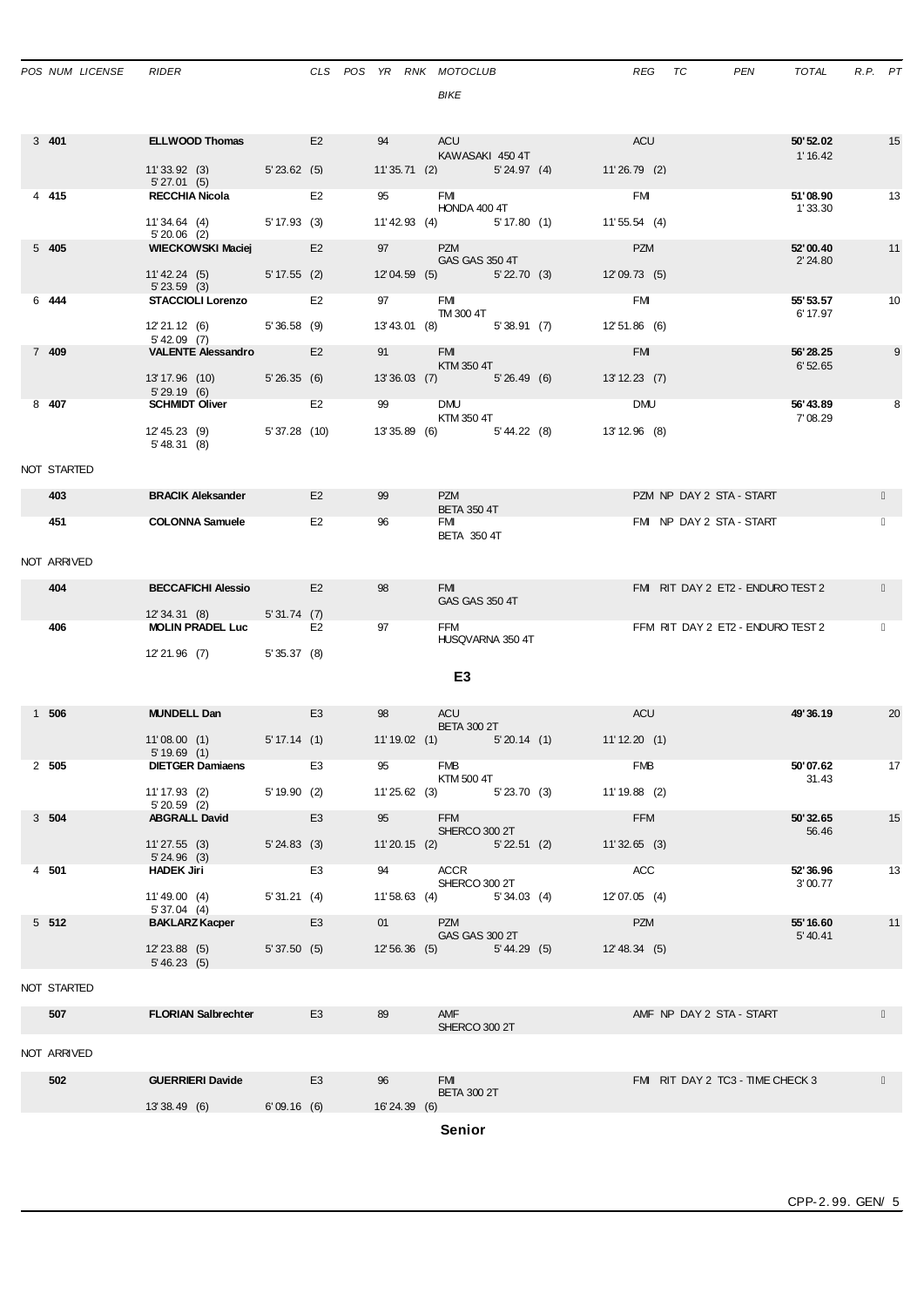| POS NUM LICENSE | <b>RIDER</b>                               |                         |              |    |       | CLS POS YR RNK MOTOCLUB<br>BIKE       | REG            | PEN<br>TC                         | TOTAL                       | R.P. PT |                |
|-----------------|--------------------------------------------|-------------------------|--------------|----|-------|---------------------------------------|----------------|-----------------------------------|-----------------------------|---------|----------------|
| 1 611           | <b>RIZZA Alessandro Senior</b>             |                         |              |    | 82    | FM <b>Exercise</b><br>KTM 125 2T      | <b>FMI</b>     |                                   | 53' 22.95                   |         | 20             |
|                 | 12'03.10 (1) 5'34.08 (2)<br>$5' 40.43$ (2) |                         |              |    |       | 12'08.23 (1) 5'38.46 (2) 12'18.65 (1) |                |                                   |                             |         |                |
| 2 661           | <b>DOMEYER Arne</b> Senior                 |                         |              |    |       | 76 DMSB<br>KTM 250 4T                 | <b>DMS</b>     |                                   | 54' 51.80<br>1'28.85        |         | 17             |
|                 | 12' 28.88 (2) 5' 30.78 (1)<br>5' 40.07(1)  |                         |              |    |       | 12' 51.89 (3) 5' 37.13 (1)            | 12' 43.05 (2)  |                                   |                             |         |                |
| 3631            | <b>GOTTVALD Martin</b> Senior              |                         |              |    |       | 74 SMF<br>HUSQVARNA 250 4T            | <b>SMF</b>     |                                   | 55' 18.25<br>1'55.30        |         | 15             |
|                 | 12'29.26 (3) 5'40.84 (4)<br>$5' 43.78$ (3) |                         |              |    |       | 12' 50.76 (2) 5' 43.12 (4)            | 12'50.49(3)    |                                   |                             |         |                |
| 4 604           | <b>CHRISTOPH Lessing Senior</b>            |                         |              |    | 80 80 | <b>DMSB</b><br>KTM 450 4T             | <b>DMS</b>     |                                   | 58'32.65<br>5'09.70         |         | 13             |
|                 | 13' 32.10 (4)<br>5'53.65(5)                |                         | 5'44.30 (5)  |    |       | 13' 52.24 (4) 5' 51.33 (5)            | 13'39.03 (4)   |                                   |                             |         |                |
| 5 606           | <b>INCAINI Damiano</b> Senior              |                         |              |    |       | 82 FMI<br>KTM 450 4T                  | <b>EMI</b>     |                                   | 59'43.13<br>6'20.18         |         | 11             |
|                 | 14' 22.42 (6)<br>5' 46.32(4)               |                         | 5'40.59 (3)  |    |       | 13'57.09 (5) 5'42.36 (3)              | 14' 14.35 (5)  |                                   |                             |         |                |
| 6 605           | UNGER Jan                                  | <b>Senior</b>           |              |    |       | 74 ACCR<br><b>BETA 350 4T</b>         | ACC            |                                   | 1:02'14.98<br>8'52.03       |         | 10             |
|                 | 14'08.79 (5)<br>5'56.44(6)                 | 5'52.63 (6)             |              |    |       | 15' 27.38 (8) 5' 56.01 (6)            | 14' 53.73 (6)  |                                   |                             |         |                |
| 7 603           | <b>HOLY David</b>                          | <b>Senior</b>           |              |    |       | 75 ACCR<br>KTM 450 4T                 | <b>ACC</b>     |                                   | 1:02'53.42<br>9'30.47       |         | 9              |
|                 | 14'34.51(7)<br>6' 13.14 (7)                |                         | 6'02.23(7)   |    |       | 14'39.82 (6) 6'08.04 (7)              | 15' 15.68 (7)  |                                   |                             |         |                |
| 8 666           | <b>SAGAN Milan</b>                         | <b>Senior</b>           |              |    |       | 79 SMF<br>HUSQVARNA 250 2T            | SMF 2'00       |                                   | 1:06'35.29<br>13' 12.34     |         | 8              |
|                 | 15' 13.10 (8)<br>6' 13.36 (8)              |                         | 6'09.04(8)   |    |       | 15'25.46 (7) 6'09.80 (8)              | 15' 24.53 (8)  |                                   |                             |         |                |
| 9669            | <b>VON AHLEN Mike</b>                      | <b>Senior</b>           |              |    |       | <b>DMSB</b><br>KTM 300 2T             | DMS 16'00      |                                   | 1:31'25.03<br>38'02.08      |         | $\overline{7}$ |
|                 | 18' 19.41 (9)<br>$6'$ 22.33 (9)            |                         | 6' 19.67 (9) |    |       | 18'11.19 (9) 6'22.17 (9)              | 19'50.26 (9)   |                                   |                             |         |                |
| NOT STARTED     |                                            |                         |              |    |       |                                       |                |                                   |                             |         |                |
| 607             | <b>BERND Buchholz</b>                      | <b>Senior</b> Senior    |              | 67 |       | <b>DMSB</b><br>GAS GAS 350 4T         |                | DMS NP DAY 2 STA - START          |                             |         |                |
| NOT ARRIVED     |                                            |                         |              |    |       |                                       |                |                                   |                             |         |                |
| 608             | <b>DECKER Andre'</b>                       |                         | Senior       | 79 |       | <b>DMSB</b>                           |                | DMS RIT DAY 2 ET1 - ENDURO TEST 1 |                             |         |                |
|                 |                                            |                         |              |    |       | KTM 300 2T                            |                |                                   |                             |         |                |
|                 |                                            |                         |              |    |       | Women                                 |                |                                   |                             |         |                |
| 1 701           | <b>HOLMES Nieve</b>                        |                         | Women        | 98 |       | ACU<br>SHERCO 300 4T                  | ACU            |                                   | 1:03'25.19                  |         | 20             |
|                 | 14'21.91 (1) 6'07.40 (3)<br>6'19.53(3)     |                         |              |    |       | 14' 48.55 (1) 6' 07.60 (2)            | 15'40.20 (1)   |                                   |                             |         |                |
| 2 703           | <b>NOVACKOVA Zuzana</b> Women              |                         |              |    |       | ACCR<br>HUSQVARNA 250 4T              | <b>ACC</b>     |                                   | 1:08'23.45<br>4'58.26       |         | 17             |
|                 | 16'00.94 (2)<br>6'33.94(4)                 | 6'26.34(4)              |              |    |       | 16'24.57 (3) 6'28.66 (4)              | 16'29.00 (2)   |                                   |                             |         |                |
| 3 704           | <b>LEMOINE Marine</b>                      | <b>Women</b>            |              | 98 |       | <b>FFM</b><br>SHERCO 250 4T           | <b>FFM</b>     |                                   | 1:08'30.95<br>5' 05.76      |         | 15             |
|                 | 16' 46.64 (3)<br>6'03.65(1)                | 5'58.08(1)              |              |    |       | 16' 57.98 (4)<br>5'58.35(1)           | 16' 46, 25 (3) |                                   |                             |         |                |
| 4 702           | <b>HOLT Vilde Marie</b>                    | <b>Example 10</b> Women |              |    |       | 01 NMF<br>GAS GAS 250 2T              | <b>NMF</b>     |                                   | 1:15' 19.21<br>11' 54.02    |         | 13             |
|                 | 23'45.50 (6)<br>$6' 15.84$ (2)             | 6'06.51 (2)             |              |    |       | 16'04.33 (2) 6'07.60 (2)              | 16' 59.43 (4)  |                                   |                             |         |                |
| 5 707           | <b>CABINI Raffaella</b>                    | <b>Example 19 Women</b> |              | 96 |       | <b>FMI</b><br>GAS GAS 125 2T          | FM 1:12        |                                   | 2:35'36.67<br>$1:32'$ 11.48 |         | 11             |
|                 | 19' 55.14 (4) 6' 50.80 (5)<br>7'13.67(5)   |                         |              |    |       | 20'02.73 (5)<br>6'46.50(5)            | 22' 47.83 (5)  |                                   |                             |         |                |
| NOT STARTED     |                                            |                         |              |    |       |                                       |                |                                   |                             |         |                |
| 706             | <b>KOMKO Patrycja</b>                      |                         | Women        | 82 |       | <b>PZM</b>                            |                | PZM NP DAY 2 STA - START          |                             |         |                |
|                 |                                            |                         |              |    |       | SHERCO 300 2T                         |                |                                   |                             |         |                |
| NOT ARRIVED     |                                            |                         |              |    |       |                                       |                |                                   |                             |         |                |
| 705             | <b>PIKOSZ Ewa</b>                          |                         | Women        | 84 |       | <b>PZM</b><br>HUSQVARNA 150 2T        |                | PZM RIT DAY 2 TC5 - TIME CHECK 5  |                             |         |                |
|                 |                                            |                         |              |    |       |                                       |                |                                   | CPP-2.99. GEN/ 6            |         |                |

21' 44.38 (5) 7' 11.96 (6) 24' 35.39 (6) 7' 33.73 (6) 29' 11.60 (6)